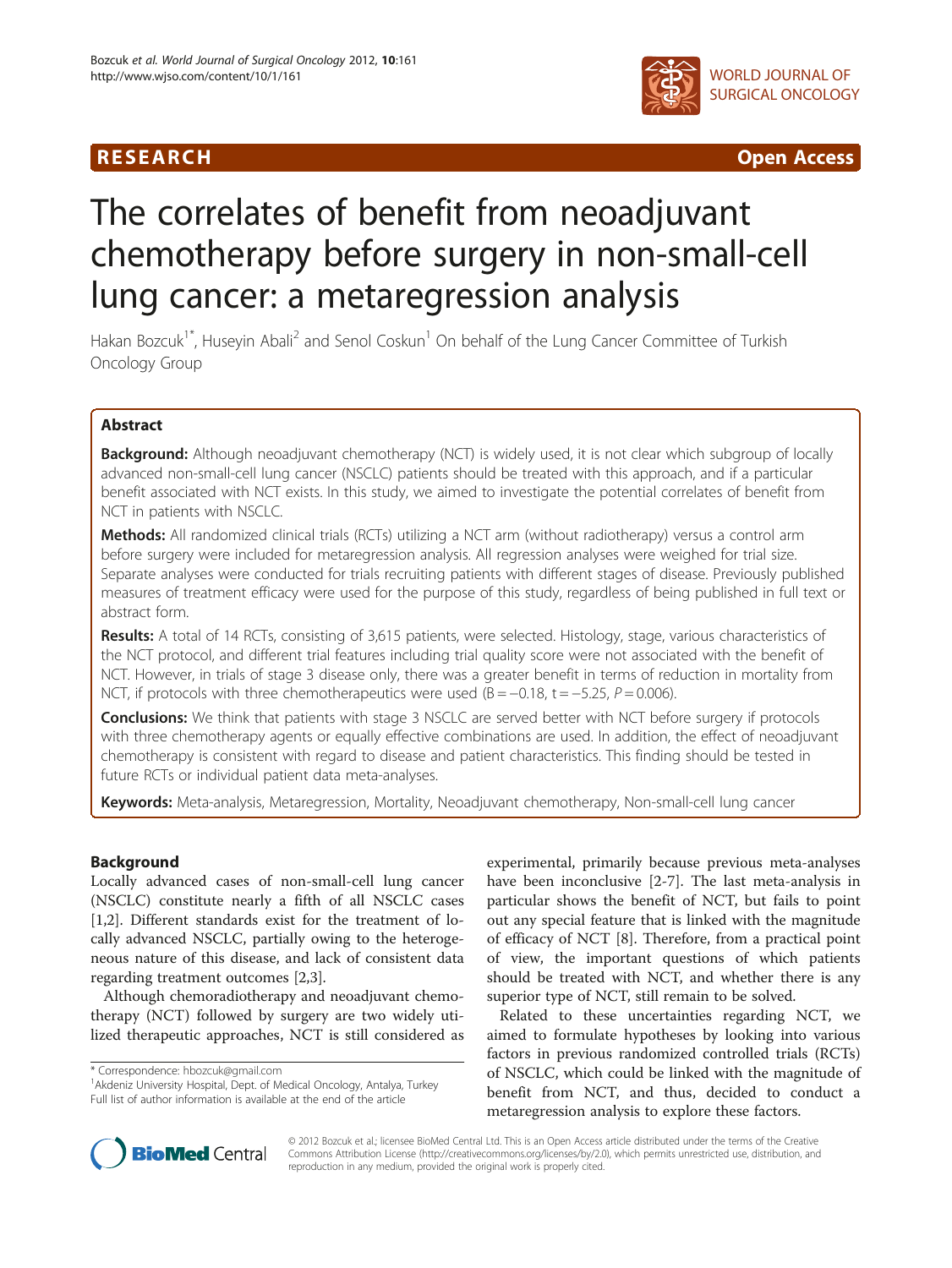### Materials and methods

## Inclusion and exclusion of trials

All RCTs reported after 1966 with an NCT arm versus a control arm (no NCT arm) before surgery were included in this analysis. Two reviewers (HB, HA) selected RCTs and extracted the data. All stages and full text or abstract formats in English language literature only were allowed. References of key articles were also referred to. Hazard ratio (HR) was selected as summary data for treatment efficiency for mortality, and used as given in the last full text meta-analysis [[7](#page-5-0)], or in the original publication of trials.

Non-randomized trials, as well as those with the inclusion of radiotherapy before surgery (that is, induction chemoradiotherapy trials) were excluded from the analysis.

#### Metaregression analysis

Hazard ratios for mortality for individual trials were log transformed prior to being used as independent variables in the linear regression analysis. All analyses were weighed for the square root of individual trial size, as a conservative measure of the (trial size adjusted) effect of individual RCTs. However, for exploratory purposes, we also tested the effect of trial size on the magnitude of the associated hazard ratio of individual RCTs, and in these analyses only, weighting for the square root of trial size was not carried out. All trials, and also those with stage 3 only, and mixed stage trials (stage 1 to 3), were separately analyzed. A  $P$  value <0.05 was considered to be significant.

A trial quality score was constructed using a scale from 0 to 3, depending on three features; randomization method (details given vs not given), stratification criteria (reported vs not reported), and trial type (reported in full text or abstract). So, 0 or 1 point for each trial feature was totaled for the final trial quality score. We also drew simple regression lines to illustrate the relationship between mortality and its predictors in clinically significant subgroups as shown in the literature [\[9](#page-5-0)].

### Results

A total of 3,615 patients were represented in 14 RCTs [[10-26](#page-5-0)]. The median number of cases in each trial was 240.5 (26 to 624). Publication years varied between 1990 and 2010, and the median fraction of patients with squamous cell cancer was 51.5%. A median of three cycles of NCT (1 to 3) was used and the median trial quality score was 1 (0 to 3). Six of the trials (42.9% of all trials) addressed patients with stage 3 only disease, whereas eight trials (57.1%) included patients with mixed stage (1 to 3) NSCLC. See Table [1](#page-2-0) for individual RCT characteristics.

None of the factors evaluated in the regression analysis were linked with the efficacy of NCT. These factors were histology, stage, type of platinum drug used, generation and number of drugs in the protocol, number of cycles administered before surgery, trial size, publication year, origin of study and trial quality score. Only stage of disease interacted with the number of chemotherapy drugs used to define the magnitude of NCT benefit. In stage 3 patients, reduced risk of mortality was associated with the utilization of more frequent usage of three drug regimes (B = −0.18, t = −5.25,  $P = 0.006$ ). Table [2](#page-3-0) shows details of the regression analysis. The  $\mathbb{R}^2$  value for the association of log transformed hazard ratios for mortality with number of drugs in the protocol was 0.92 in trials of stage 3 disease, and 0.27 in trials of mixed stages (stages 1 to 3).

When only trials recruiting solely stage 3 patients were considered, patients who received three drugs obtained a 35% reduction in hazard ratio for mortality compared to those that received two to three drugs (hazard ratio = 0.53 in three drug trials, versus 0.81 in two to three drug, heterogeneous treatment design trials). In the only trial utilizing two drugs, neoadjuvant chemotherapy was associated with a 19% increased risk of mortality over no neoadjuvant chemotherapy (hazard ratio = 1.19).

The association with NCT benefit of protocols with two or three chemotherapeutics in stage 3 or other stages is represented in Figure [1](#page-3-0). As only a minority of the trials reported data on the toxicity of NCT, we did not conduct a separate analysis to define correlates of toxicity.

# **Discussion**

We show for the first time that if NCT is to be used, a higher number of chemotherapy drugs in the treatment protocol may be associated with decreased mortality in stage 3 NSCLC. However, in contrast, the most recent individual patient data (IPD) meta-analysis failed to demonstrate any factor that was associated with NCT benefit in NSCLC [\[8](#page-5-0)]. It would be worthwhile to test the validity of our hypothesis in this IPD meta-analysis dataset. Of note, in the literature, a large NCT RCT with three drug protocols containing third-generation agents with at least three cycles of treatment and conducted solely in stage 3 NSCLC patients is lacking. To have such a RCT would obviously provide great insight into the current management of stage 3 disease in NSCLC.

Third-generation three-drug protocols have previously been tried in small trials in the setting of stage 3 NSCLC [[27,28\]](#page-5-0). Gemcitabine, vinorelbine, cisplatin (GVP) particularly, appear to be promising among these regimens, with a pathological complete response rate of 25% [\[27](#page-5-0)]. Therefore, future RCTs using these three-drug protocols for NCT are warranted. In addition, proper staging in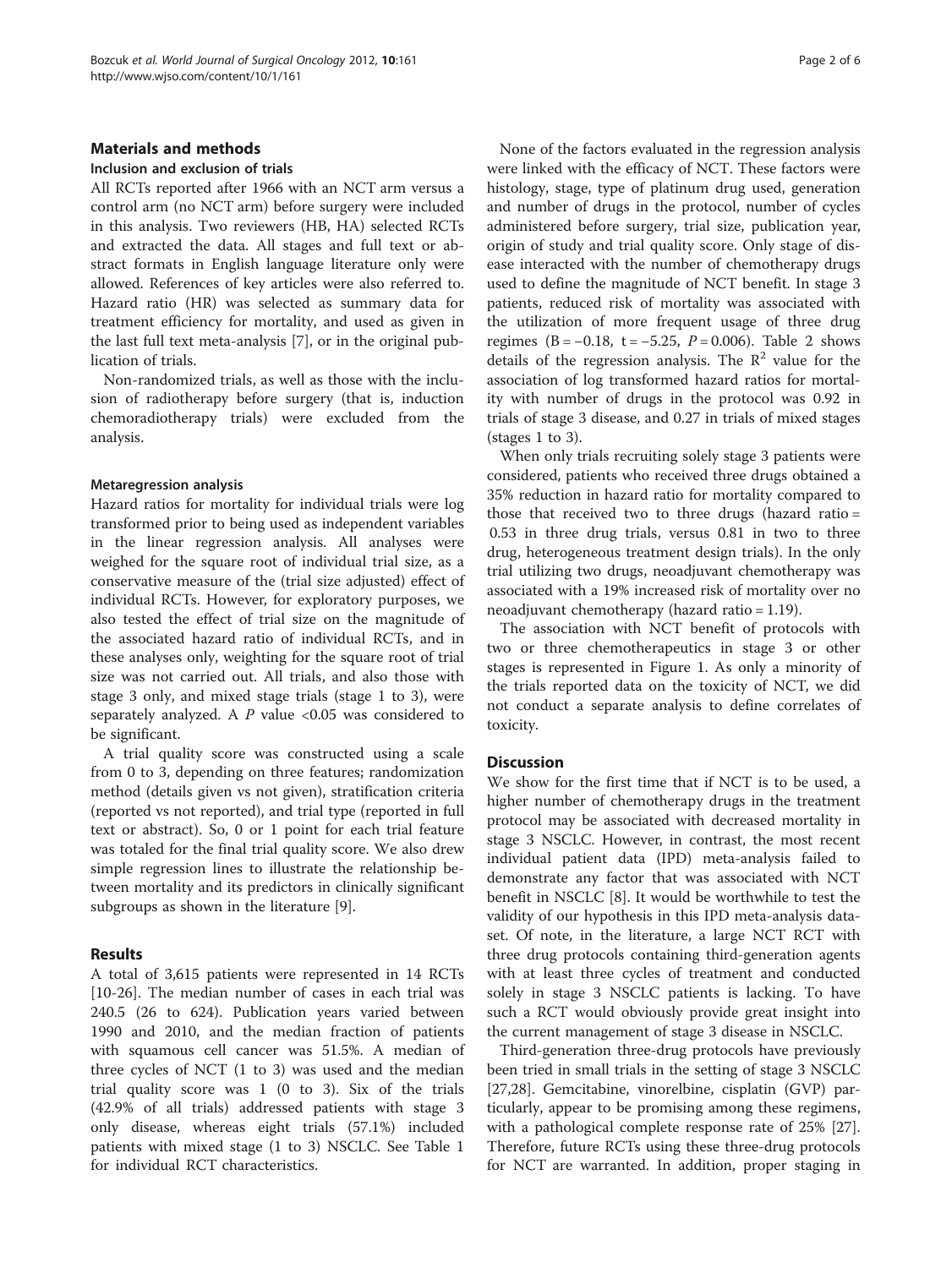| <b>Trial</b>       | Reference | Recruitment<br>period | <b>Publication</b><br>year | Trial<br>size    | Origin of<br>study | Randomization<br>method                | Stratification Trial type Stage<br>criteria |           |                  | <b>Fraction with</b><br>squamous<br>cell (%) | Details of<br>neoadjuvant<br>treatment        | $HRa$ (95% CI)        |
|--------------------|-----------|-----------------------|----------------------------|------------------|--------------------|----------------------------------------|---------------------------------------------|-----------|------------------|----------------------------------------------|-----------------------------------------------|-----------------------|
| Dautzenberg et al. | 10        | 1985 to 1987          | 1990                       | 26               | European           | No details given                       | Not reported                                | Full text | Stage 1 to 3 81  |                                              | $VCP \times 2$                                | 1.10 (0.41 to 2.93)   |
| Roth et al.        | 13,14     | 1987 to 1993          | 1998                       | 60               | US                 | No details given                       | Not reported                                | Full text | Stage 3 only 37  |                                              | $CEP \times 3$                                | 0.56 (0.31 to 1.01)   |
| Rosell et al.      | 11, 12    | 1989 to 1991          | 1999                       | 60               | European           | Details given                          | Not reported                                | Full text | Stage 3 only 70  |                                              | $MIP \times 3$                                | 0.50 (0.30 to 0.85)   |
| Zhou et al.        | 21        | 1990 to 2001          | 2001                       | 624              | Asian              | Details given                          | Not reported                                | Full text | Stage 3 only 51  |                                              | BAI/MVP/CAP/EP/<br>$VIP/GP/NP/PC/TN \times 2$ | 0.87 (0.71 to 1.07)   |
| De Pierre et al.   | 15        | 1991 to 1997          | 2002                       | 355              | European           | No details given                       | Reported                                    | Full text | Stage 1 to 3 74  |                                              | $MIP \times 2$                                | 0.83 (0.64 to 1.07)   |
| <b>JCOG</b>        | 16        | 1993 to 1998          | 2003                       | 62               | Asian              | No details given                       | Reported                                    | Full text | Stage 3 only 24  |                                              | $VP \times 3$                                 | 1.19 (0.69 to 2.05)   |
| Li et al.          | 24        | 1990 to 1995          | 2003                       | 137              | Asian              | No details given                       | Not reported                                | Full text | Stage 3 only 80  |                                              | $CAP/EP \times 1$                             | $0.68$ (0.46 to 1.00) |
| Liao et al.        | 22        | 1995 to 1997          | 2003                       | 211              | Asian              | Details given                          | Reported                                    | Full text | Stage 1 to $3 -$ |                                              | $MVP/MAP \times 2$                            | 1.06 (0.76 to 1.48)   |
| Yao et al.         | 23        | 1990 to 2002          | 2004                       | 456              | Asian              | Details given                          | Not reported                                | Full text | Stage 3 only 55  |                                              | GP/NP/MVP/<br>$EP \times 2$                   | 0.83 (0.67 to 1.03)   |
| Sorensen et al.    | 17        | 1998 to 2004          | 2005                       | 90               | US.                | No details given Not reported          |                                             | Abstract  | Stage 1 to $3 -$ |                                              | $TP \times 3$                                 | 0.91 (0.55 to 1.50)   |
| s9900              | 18,19     | 1999 to 2004          | 2006                       | 336              | European           | No details given                       | Not reported                                | Full text | Stage 1 to 3 38  |                                              | $PC \times 3$                                 | 0.79 (0.60 to 1.06)   |
| MRCLU22            | 6         | 1997 to 2005          | 2007                       | 519              | European           | No details given Not reported          |                                             | Full text | Stage 1 to 3 49  |                                              | MVP/MIP/NP/<br>$PC/DC/GP \times 3$            | 1.02 (0.80 to 1.31)   |
| Ch.E.S.T           | 20, 25    | 2000 to 2004          | 2008                       | 270              | European           | No details given Not reported          |                                             | Abstract  | Stage 1 to 3 41  |                                              | $GP \times 3$                                 | $0.63$ (0.46 to 0.87) |
| Felip et al.       | 26        | 2000 to 2007          | 2010                       | 409 <sup>b</sup> |                    | European No details given Not reported |                                             | Full text | Stage 1 to 3 52  |                                              | $PC \times 3$                                 | $0.96$ (0.84 to 1.10) |

### <span id="page-2-0"></span>Table 1 Characteristics, methodological quality, treatment employed and outcome of the trials

<sup>a</sup>Hazard ratio for mortality.

b Number of cases in surgery only, and neoadjuvant chemotherapy arms; excludes patients in the adjuvant chemotherapy arm.

BAI = bronchial artery infusion; CAP = cyclophosphamide, adriamycin, cisplatin; CEP = etoposide, cyclophosphamide, cisplatin; DC = docetaxel, carboplatin; EP = etoposide, cisplatin; GP = gemcitabine, cisplatin; MAP = mitomycin, adriamycin, cisplatin; MIP = mitomycin, ifosfamide, cisplatin; MVP = mitomycin, vindesine, cisplatin; NP = navelbine, cisplatin; PC = paclitaxel, carboplatin; TN = paclitaxel, navelbine; VCP = vindesine, cyclophosphamide, cisplatin; VIP = vindesine, ifosfamide, cisplatin; VP = vindesine, cisplatin.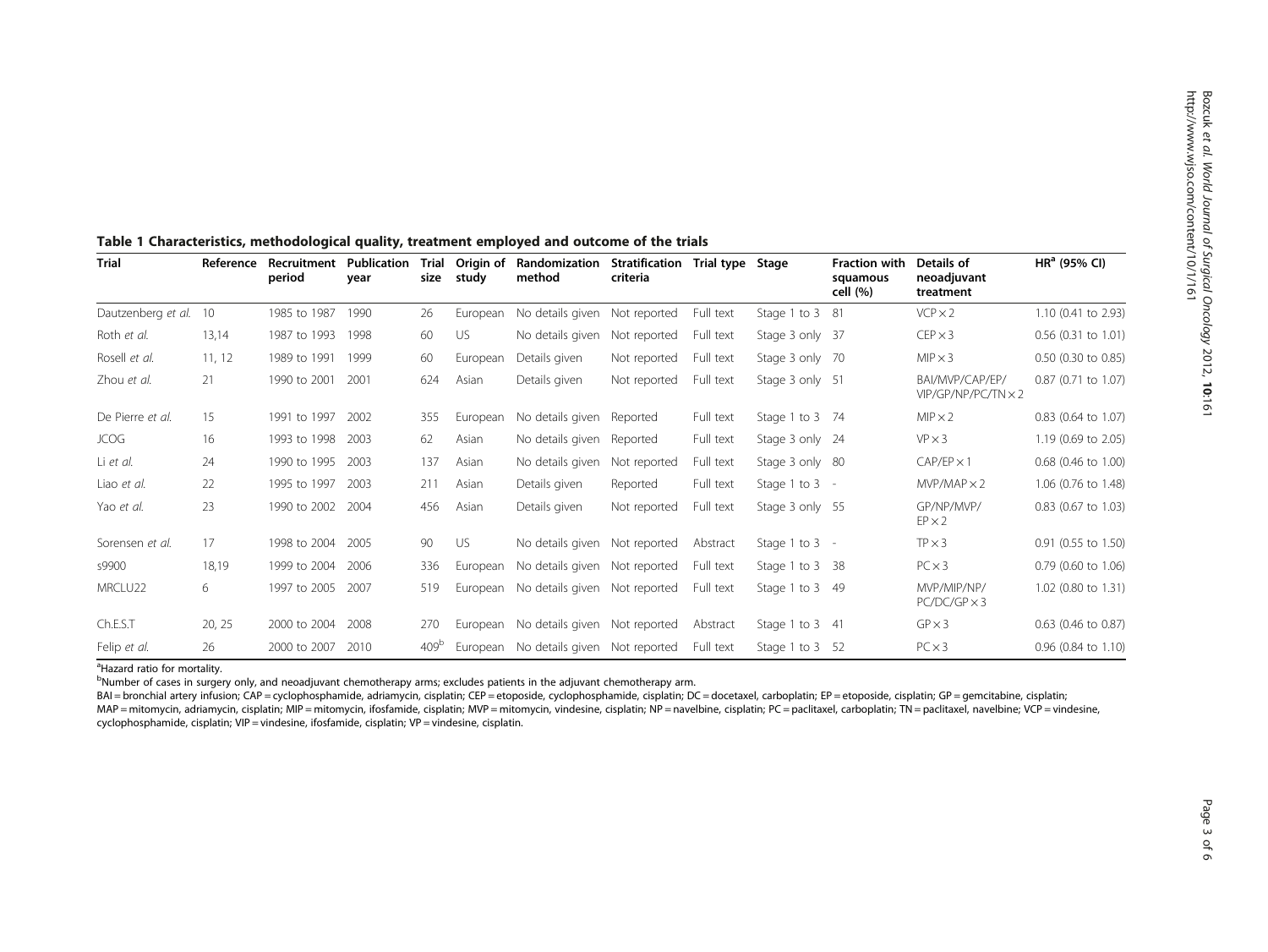| <b>Factors</b>                                                       | All trials                 |         | Stage 1 to 3 (mixed-stage trials) |         | Stage 3                        |                 |  |
|----------------------------------------------------------------------|----------------------------|---------|-----------------------------------|---------|--------------------------------|-----------------|--|
|                                                                      | B (95% CI) <sup>a</sup>    | P value | B (95% CI)                        | P value | B (95% CI)                     | P value         |  |
| Disease characteristics                                              |                            |         |                                   |         |                                |                 |  |
| Histology (squamous cell fraction)                                   | $-0.00$ ( $-0.01$ to 0.00) | 0.600   | $0.00$ ( $-0.01$ to 0.01)         | 0.536   | $-0.00$ ( $-0.01$ to 0.00)     | 0.261           |  |
| Stage (1 to 3 vs 3 only)                                             | $-0.06$ ( $-0.17$ to 0.05) | 0.256   | $NR^b$                            | $NR^b$  | $NR^b$                         | $NR^b$          |  |
| Treatment characteristics                                            |                            |         |                                   |         |                                |                 |  |
| Platinum type (carboplatin<br>vs cisplatin based)                    | $-0.07$ ( $-0.15$ to 0.04) | 0.205   | $-0.05$ ( $-0.18$ to 0.09)        | 0.411   | NR <sup>c</sup>                | NR <sup>c</sup> |  |
| Generation of drugs<br>(older vs third-generation<br>agent protocol) | $-0.03$ ( $-0.09$ to 0.14) | 0.639   | $-0.04$ ( $-0.19$ to 0.11)        | 0.572   | $-0.09$ ( $-0.16$ to 0.34)     | 0.373           |  |
| Number of drugs (2 vs 2<br>to 3 vs 3 drugs)                          | $-0.01$ ( $-0.09$ to 0.06) | 0.695   | $-0.03$ ( $-0.04$ to 0.11)        | 0.303   | $-0.18$ ( $-0.27$ to $-0.08$ ) | 0.006           |  |
| Number of chemotherapy cycles                                        | $0.00$ (-0.09 to 0.10)     | 0.955   | $-0.04$ ( $-0.19$ to 0.11)        | 0.572   | $-0.01$ ( $-0.23$ to 0.21)     | 0.871           |  |
| Trial characteristics                                                |                            |         |                                   |         |                                |                 |  |
| Trial size <sup>d</sup>                                              | $0.00$ (-0.01 to 0.01)     | 0.569   | $-0.00$ ( $-0.02$ to 0.01)        | 0.530   | $0.01$ (-0.02 to 0.03)         | 0.514           |  |
| Publication year                                                     | $0.01$ (-0.01 to 0.02)     | 0.605   | $-0.00$ ( $-0.02$ to 0.01)        | 0.535   | $0.03$ (-0.03 to 0.09)         | 0.215           |  |
| Origin of study (European vs<br>Asian vs US)                         | $-0.01$ ( $-0.10$ to 0.08) | 0.885   | $0.03$ (-0.09 to 0.15)            | 0.566   | $0.03$ (-0.03 to 0.34)         | 0.841           |  |
| Trial quality score <sup>e</sup>                                     | $0.03$ (-0.04 to 0.09)     | 0.373   | $0.04$ (-0.03 to 0.10)            | 0.186   | $0.12$ (-0.16 to 0.40)         | 0.300           |  |

<span id="page-3-0"></span>Table 2 Factors associated with benefit from neoadjuvant chemotherapy in non-small-cell lung cancer

<sup>a</sup>Regression coefficient and 95% confidence interval.

#### <sup>b</sup>Not relevant.

<sup>c</sup>Analysis not performed due to insufficient number of trials in that subgroup.<br><sup>d</sup>Square root transformation. For analyses for trial size, analyses have not been weighed for trial size.

e<br>Cover a scale from 0 to 3, depending on randomization method (details given vs not given), stratification criteria (reported vs not reported) and trial type (reported in full text or abstract).

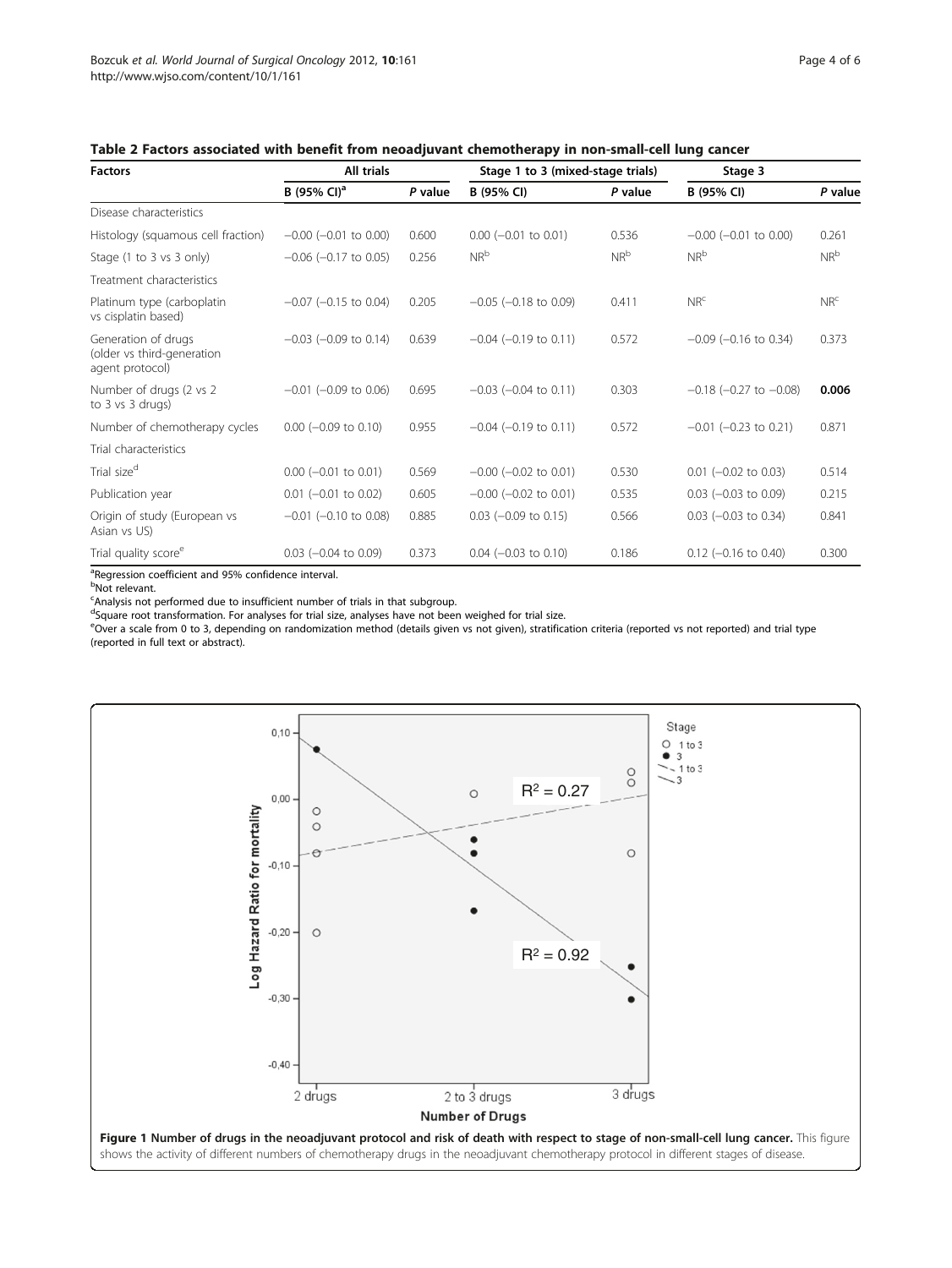<span id="page-4-0"></span>these future trials of distant disease as well as of mediastinum before and after NCT, with positron emission tomography-computed tomography (PET-CT), other imaging modalities, and invasive and non-invasive means of pathological mediastinal evaluation better helping to properly quantify the amount of benefit from these protocols.

Obviously, predictive biomarker studies integrated within NCT trials are also of great importance, as some potential predictive markers have been shown to be of use in metastatic NSCLC. ERCC1 and RRM1 are two such markers that have been linked with the benefit of cisplatin and gemcitabin based protocols, respectively [[29,30\]](#page-5-0). We think integrating different biomarkers and genomic profiling in treatment protocols of stage 3 NSCLC is also very important, since the disease biology and available treatment options in this setting are heterogeneous and each patient should be carefully evaluated on an individual basis to tailor the best treatment.

A limitation of this study is the long time period from which the trials included in the study were collected (from 1990 to 2010). Staging techniques and treatment protocols may have changed during this period of time; therefore one has to be aware of this fact when making comparisons between different studies. Particularly, integration of PET/CT into staging investigations has considerably changed routine clinical practice for patients with NSCLC, and future neoadjuvant studies have to make good use of invasive and non-invasive methods of staging, accordingly.

In a previous study, our group had investigated the correlates of benefit from neoadjuvant chemotherapy before radiotherapy in NSCLC; our current attempt extends this effort to the benefit of NCT before surgery [[31\]](#page-5-0). Because personalizing treatment in stage 3 disease would also require various predictive markers in the context of different treatment settings, just as in stage 4 disease, predictive markers that are of proven benefit will be readily welcomed by thoracic oncologists.

It is interesting that in our analysis, the benefit from NCT was not different with respect to the stage of disease. In addition, an indirect methodology meta-analysis had shown that NCT was similar to adjuvant chemotherapy in terms of survival benefit provided [[32\]](#page-5-0). These findings taken together suggest that when chemotherapy is indicated in stage 2 or 3 disease, NCT or adjuvant chemotherapy are reasonable options in suitable patients. It may be NCT is more beneficial for patients with borderline performance status before surgery, as performance may be expected to decline further after surgery in some patients, making adjuvant chemotherapy harder to administer [[6\]](#page-5-0).

In short, this literature-based analysis suggests that NCT with protocols containing three drugs is more

beneficial in stage 3 NSCLC than protocols with a lesser number of agents. An individual patient data metaanalysis testing this hypothesis is eagerly awaited; also, RCTs with third-generation drugs and three agents for NCT should be conducted separately for stage 3 disease.

# Conclusions

In this analysis of 14 RCTs of neoadjuvant chemotherapy before surgery, we show that in the setting of stage 3 NSCLC inclusion of 3 chemotherapy drugs in the treatment protocol is associated with less mortality. An individual patient data meta-analysis, as well as new RCTs, are needed to comment further on this issue.

#### Competing interests

This work had no specific funding. The authors declare that they have no conflict of interest.

#### Authors' contributions

HB planned, designed and analyzed the study, collected data and wrote the manuscript, HA collected data, designed the study, SC helped writing the manuscript. All authors read and approved the final manuscript.

#### Authors' information

A complete list of the members of the Lung Cancer Committee is given at the end of the manuscript, in the acknowledgements section.

#### Acknowledgements

The authors thank the Lung Cancer Committee of Turkish Oncology Group for providing valuable feedback on this paper during various group meetings. List of the members of the Lung Cancer Committee of Turkish Oncology Group (excluding the authors); Adnan Aydıner, Ahmet Çinkaya, Ahmet Demirkazık, Ahmet Özet, Ahmet Yolcu, Arzu Balkan, Ayhan Çavdar, Ayşegül Üçüncü Kefeli, Başak Oyan Uluç, Beste Atasoy, Binnaz Demirkan, Bülent Yalçın, Celalettin Eroğlu, Deniz Yalman, Diclehan Kılıç, Didem Tunalı, Dinçer Fırat, E. Selçuk Seber, Emel Üçgül Çavuşoğlu, Engin Ulukaya, Esra Kaytan Sağlam, Evrim Tezcanlı, Ezgi Eryılmaz, Fazilet Öner Dinçbaş, Ferhat Telli, Fulden Yumuk, Gül Başaran, Hale Başak Çağlar, Halil Sönmez, Hasan Yılmaz, Hüseyin Engin, Kaan Helvacı, Kemal Sönmez, Lokman Koral, Mehmet Artaç, Mehmet Fuat Eren, Muharrem Koçar, Murat Beyzadeoğlu, Mustafa Akın, Mustafa Benekli, Mustafa Cengiz, Mustafa Erman, Mustafa Yıldız,Mutlu Doğan, Müjdat Balkan, Nil Eraktuğ, Olçun Ümit Ünal, Orhan Şencan, Ö. Petek Erpolat, Pınar Saip, Sadettin Kılıçkap, Sait Okkan Selçuk Seber, Semra Paydaş, Süreyya Sarıhan, Şeref Kömürcü, Taciser Demirkasımoğlu, Taner Korkmaz, Tarkan Yetişyiğit, Tuğba Yavuzşen, Türkkan Evrensel, Tülay Akman, Ufuk Abacıoğlu, Umut Kefeli, Ünal Egeli, Yeşim Elgin, Yusuf Baran, Zeynep Bulut.

#### Author details

<sup>1</sup> Akdeniz University Hospital, Dept. of Medical Oncology, Antalya, Turkey. 2 Adana Başkent Hospital, Dept. of Medical Oncology, Adana, Turkey.

Received: 18 March 2012 Accepted: 16 July 2012 Published: 9 August 2012

#### References

- 1. SEER: SEER Stat Fact Sheets: Lung and Bronchus: [http://seer.cancer.gov/](http://seer.cancer.gov/statfacts/html/lungb.html) [statfacts/html/lungb.html.](http://seer.cancer.gov/statfacts/html/lungb.html)
- 2. NCCN: NCCN Clinical Practice Guidelines in Oncology. Non-Small Cell Lung Cancer, version 3 2011. http://www.nccn.com.
- 3. Crinò L, Weder W, van Meerbeeck J, Felip E, on behalf of the ESMO Guidelines Working Group: Early stage and locally advanced (nonmetastatic) non-small-cell lung cancer: ESMO Clinical Practice Guidelines for diagnosis, treatment and follow-up. Ann Oncol 2010, 21(Suppl 5): 103–115.
- 4. Burdett S, Stewart L, Rydzewska L: A systematic review and meta-analysis of the literature: chemotherapy and surgery verus surgery alone in nonsmall cell lung cancer. J Thorac Oncol 2006, 1:611-621.